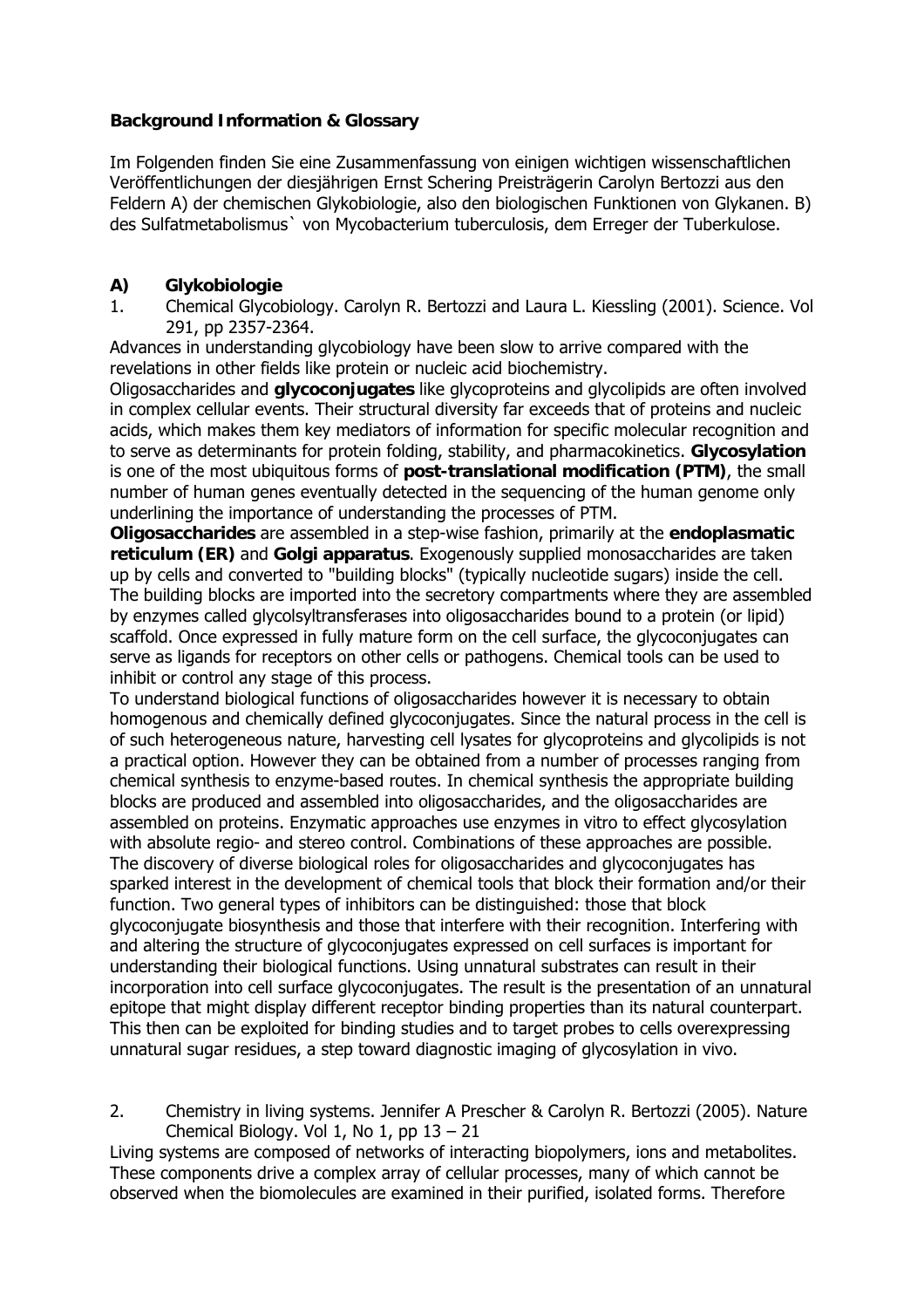researchers are constantly developing new methods for observing biomolecules in their natural environs.

**Notably Green Fluorescent Protein (GFP)** is the most powerful tool for imaging proteins within living systems. However GFPs size can be a significant structural perturbation and may therefore influence expression, localization or function of the tagged protein. Furthermore GFP variants cannot be applied to visualization of glycans, lipids, nucleic acids or the thousands of small organic metabolites amassed within cells.

In recent years, an alternative strategy for tagging biomolecules has emerged that blends the simplicity of genetically encoded tags with the specificity of antibody labelling and the versatility of small-molecule probes. This approach involves the incorporation of unique chemical functionality – a **bioorthogonal chemical reporter** – into a target biomolecule using the cells own biosynthetic machinery. Bioorthogonal chemical reporters are non-native, non-perturbing chemical handles that can be modified in living systems through highly selective reactions with exogenously delivered probes. Proteins, glycans and lipids have all been fashioned with an assortment of chemical reporters in living cells and subsequently ligated with reactive probes. The chemical reporter strategy has been applied to monitoring enzyme activities and tagging cell surface glycans in whole organisms.

Ideally, the chemical reporter should be integrated into the target scaffold without significant structural perturbation. This is accomplished by appending the reporter to substrates that can be used by the cell´s own metabolic machinery. For example, monosaccharides bearing bioorthogonal functional groups can be introduced into cell surface glycans by means of promiscuous enzymes. Once installed in a target biomolecule, the chemical reporter must be reacted with a probe bearing a complementary chemical moiety.

So far, only a handful of chemical motifs are known to possess the requisite qualities of biocompatibility and selective reactivity to function as bioorthogonal chemical reporters in living cells. This elite group comprises peptide sequences, cell surface electrophiles, azides, and terminal alkynes. The most versatile of the above mentioned moieties are the azides, which are abiotic in animals and absent from nearly all naturally occurring species. Azides do not react appreciably with water and are resistant to oxidation. Azides are prone to decomposition at elevated temperatures, but they are quite stable at physiological temperatures. While the azide anion is used as a cytotoxin, organic azides have no intrinsic toxicity.

A powerful feature of chemical reporters is their applicability to labelling not just glycans but many classes of biopolymers. In the field of glycobiology, ketones and azides have already proven to be useful markers for visualizing glycans in their natural environs. At the cellular level, changes in glycosylation are known to correlate with malignant transformations and the development of a chronic inflammatory state. Visualization of these changes at the level of glycan structures would add a new dimension to our understanding of the underlying pathology.

## **B) Mycobacterium tuberculosis**

1. Sulfate Metabolism in **Mycobacteria**. Michael W. Schelle Carolyn R. Bertozzi (2006). ChemBioChem 7, 1516 – 1524

One major challenge in the treatment of tuberculosis is that the bacteria can persist in a nonreplicative state for decades within the **eukaryotic** host. Identifying drug targets that are critical for survival in the persistent state could greatly enhance the efficacy of tuberculosis therapy and decrease the time required to eliminate the bacteria from the patient. Many enzymes and metabolites involved with sulfate metabolism in the human pathogen Mycobacterium tuberculosis (M. tb) are important for virulence in persistent infections.

Pathogenic bacteria have developed numerous mechanisms to survive inside a hostile host environment. M. tb is thought to control the human immune response with diverse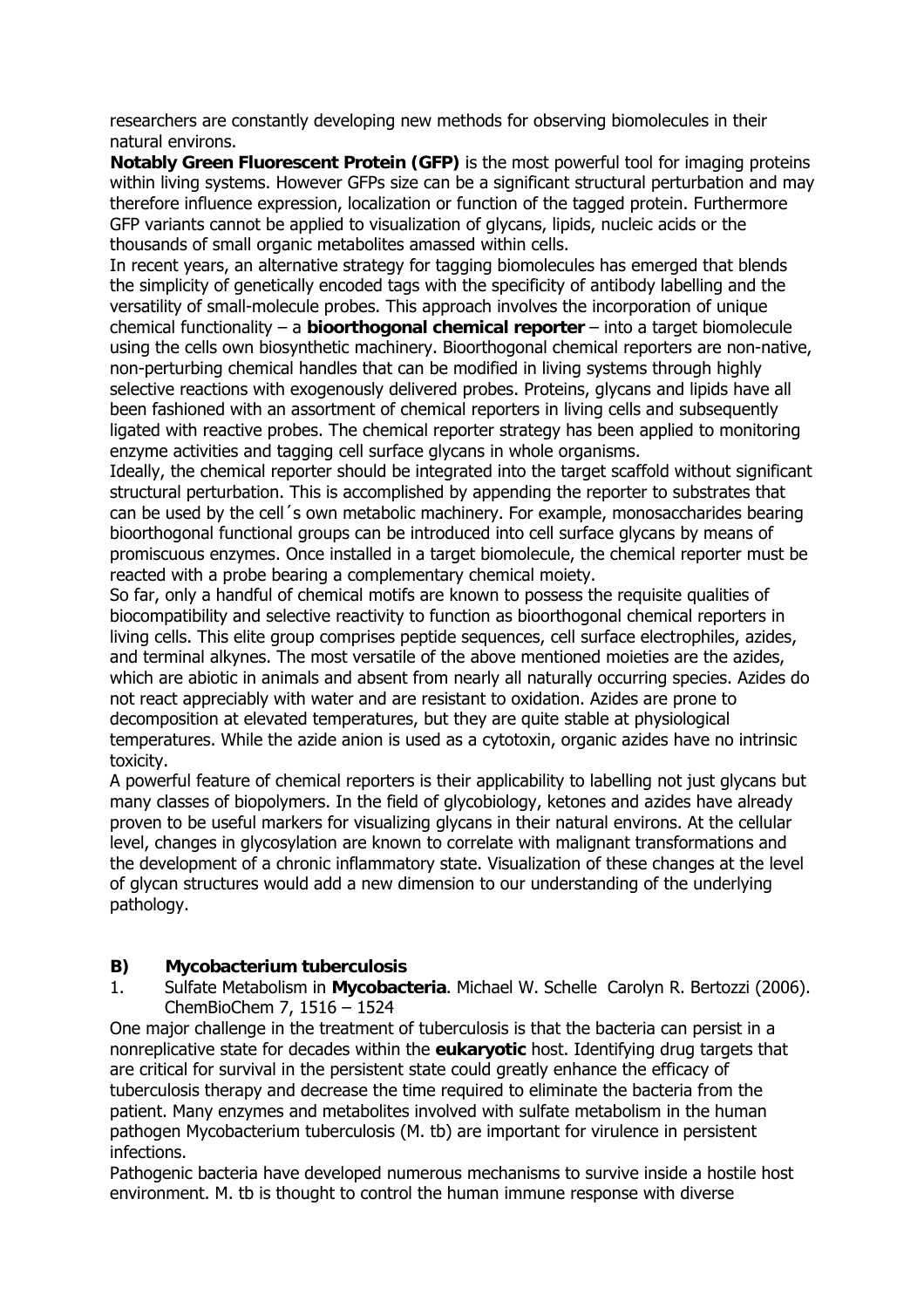biomolecules, including a variety of exotic lipids. One M. tb-specific sulfated metabolite, termed sulfolipid-1 (SL-1), has been correlated with virulence, its specific function however remains unknown. Sulfated metabolites as mediators of interactions between bacteria and plants suggest that **sulfation** is a key modulator of extracellular signalling between prokaryotes and their hosts. Furthermore studies of M tb. mutants with defects in sulfate assimilation indicate that the fate of sulfur in M. tb is a critical survival determinant for the bacteria during infection and suggest novel targets of tuberculosis drug therapy.

2. A sulfated metabolite produced by stf3 negatively regulates the virulence of Mycobacterium tuberculosis. Mougous et al. (2006). PNAS. Vol 103, No 11, pp4258- 4263

A wide variety of organisms use sulfated molecules to control extracellular events. In bacteria, sulfated glycolipids have been shown to serve as extracellular signalling molecules (see above in 1. Sinorhizobium meliloti and M. tb).

Sulfotransferases are the enzymes responsible for installing sulfate esters on metabolites by transfer of the sulfuryl group from the universal donor molecule 3<sup>'</sup>-phosphoadenosine-5<sup>'</sup>phosphosulfate (PAPS). Because the sulfate ester is generally a determinant of function, these enzymes are attractive targets for the perturbation and study of sulfated molecules. Pathogenic mycobacteria have a complex lifecycle, involving several stages of interaction with their host that could be mediated by small molecules. Many lipid-based metabolites have shown to be virulence determinants, but the sulfated components of the mycobacterial metabolome remain essentially uncharacterized.

In this report genetic evidence is presented that S881 is a sulfated compound that requires PAPS and a specific M. tb sulfotransferase ( $stf3$ ) for its biosynthesis. It is further demonstrated that S881 localizes to the outer envelope of M. tb, a position consistent with a role in cell-cell communication. Finally it is shown that deletion of stf3 causes a hastened progression of tuberculosis in mice. These data indicate that S881 is a negative regulator of virulence and implicate sulfated metabolites as modulators of human host-pathogen interactions. The authors believe that S881 possesses a lipid character.